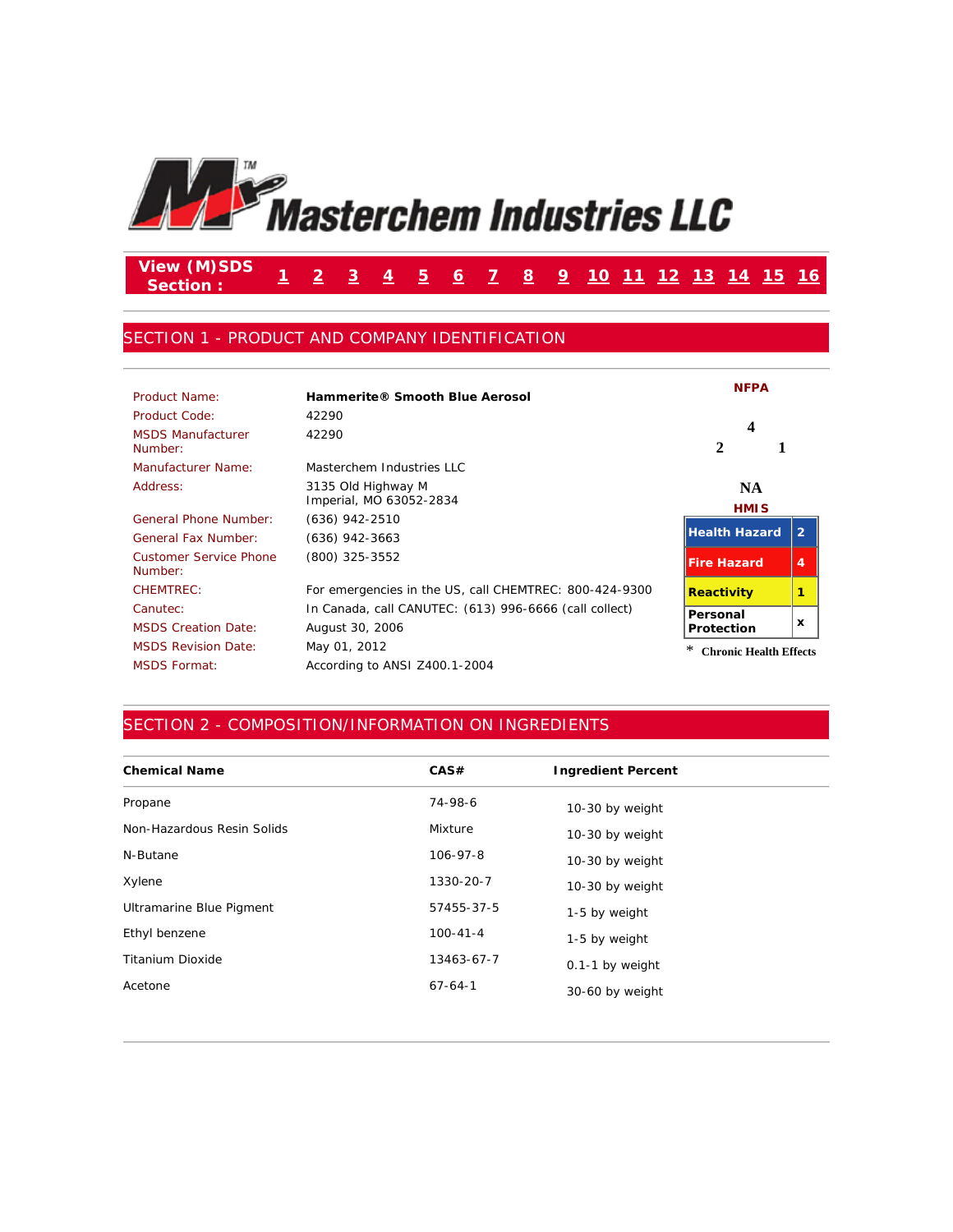### SECTION 3 - HAZARDS IDENTIFICATION

| <b>Emergency Overview:</b>                 | Extremely flammable aerosol. Irritant. Contents under pressure.                                                                                                                                          |
|--------------------------------------------|----------------------------------------------------------------------------------------------------------------------------------------------------------------------------------------------------------|
| <b>Potential Health Effects:</b>           |                                                                                                                                                                                                          |
| Eye:                                       | May cause irritation.                                                                                                                                                                                    |
| Skin:                                      | May cause irritation.                                                                                                                                                                                    |
| Inhalation:                                | Prolonged or excessive inhalation may cause respiratory tract irritation.                                                                                                                                |
| Ingestion:                                 | Harmful if swallowed. Ingestion can cause nausea, vomiting, diarrhea and<br>gastrointestinal irritation.                                                                                                 |
| <b>Chronic Health Effects:</b>             | Prolonged or repeated contact can result in defatting and drying of the skin,<br>which may result in skin irritation and dermatitis (rash).<br>Repeated or prolonged inhalation may cause toxic effects. |
| Signs/Symptoms:                            | Overexposure can cause headaches, dizziness, nausea, and vomiting.                                                                                                                                       |
| Target Organs:                             | Eyes. Skin. Respiratory system. Digestive system. Central nervous system.<br>Kidney.                                                                                                                     |
| Aggravation of Pre-Existing<br>Conditions: | May aggravate pre-existing respiratory disorders, allergy, eczema, or skin<br>conditions.                                                                                                                |

# SECTION 4 - FIRST AID MEASURES

| Eye Contact:     | Immediately flush eyes with plenty of water for 15 to 20 minutes. Get medical<br>attention, if irritation or symptoms of overexposure persists.                                                                                                   |
|------------------|---------------------------------------------------------------------------------------------------------------------------------------------------------------------------------------------------------------------------------------------------|
| Skin Contact:    | Immediately wash skin with soap and plenty of water.<br>Get medical attention if irritation develops or persists.                                                                                                                                 |
| Inhalation:      | If inhaled, remove to fresh air. If not breathing, give artificial respiration or give<br>oxygen by trained personnel. Seek immediate medical attention.                                                                                          |
| Ingestion:       | If swallowed, do NOT induce vomiting. Call a physician or poison control center<br>immediately. Never give anything by mouth to an unconscious person.                                                                                            |
| Other First Aid: | Due to possible aspiration into the lungs, DO NOT induce vomiting if ingested.<br>Provide a glass of water to dilute the material in the stomach. If vomiting<br>occurs naturally, have the person lean forward to reduce the risk of aspiration. |

## SECTION 5 - FIRE FIGHTING MEASURES

| <b>Flammable Properties:</b> | Extremely flammable aerosol. Contents are under pressure. Will release<br>flammable vapors at well below ambient temperatures and readily form<br>flammable mixtures with air. It will burn in the open and may be explosive in<br>confined spaces. |
|------------------------------|-----------------------------------------------------------------------------------------------------------------------------------------------------------------------------------------------------------------------------------------------------|
| <b>Flash Point:</b>          | $-156^{\circ}$ F (-104.4 $^{\circ}$ C)                                                                                                                                                                                                              |
| <b>Flash Point Method:</b>   | TOC.                                                                                                                                                                                                                                                |
| Fire Fighting Instructions:  | Flammable. Cool fire-exposed containers using water spray.                                                                                                                                                                                          |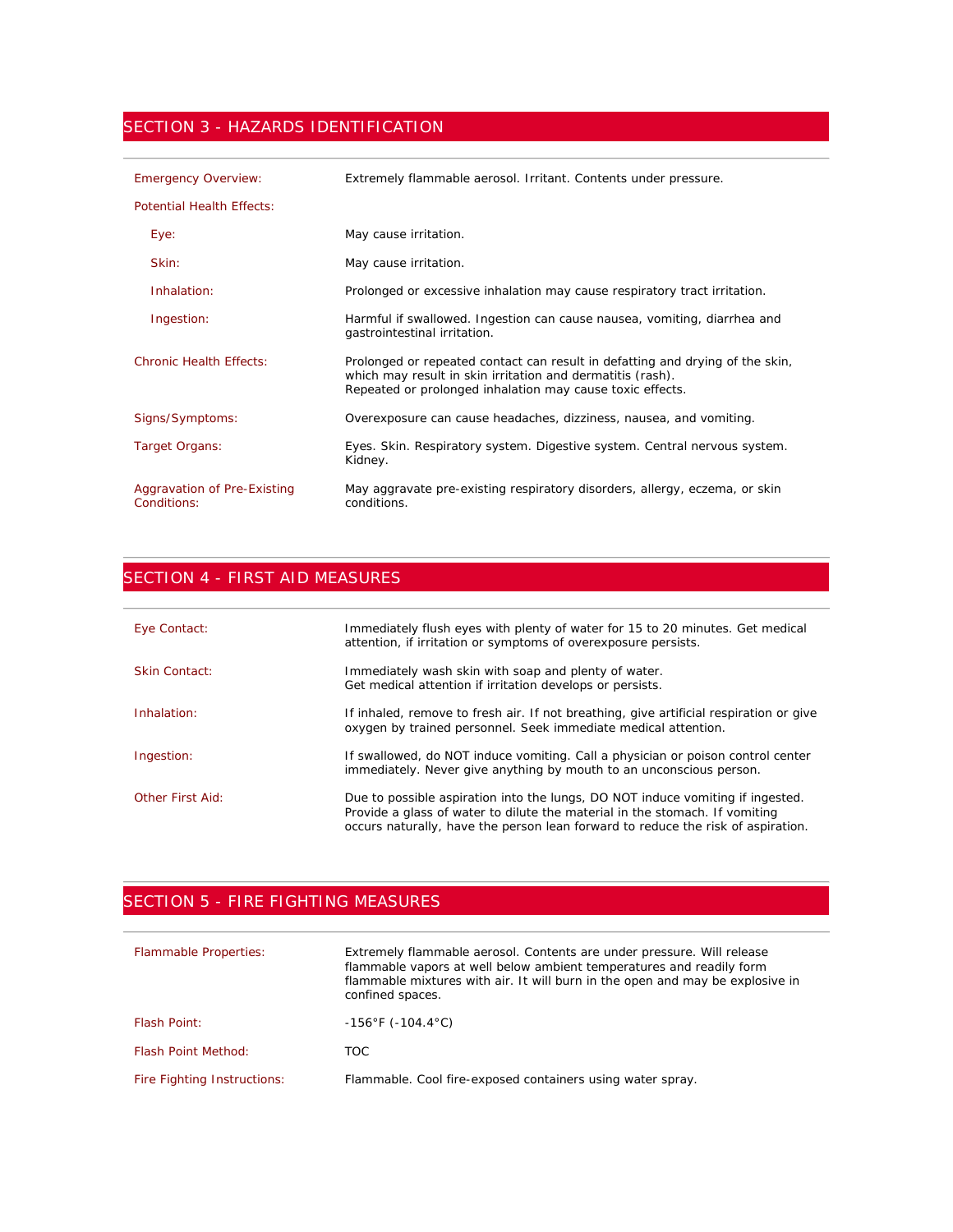| <b>Extinguishing Media:</b>  | Use alcohol resistant foam, carbon dioxide, dry chemical, or water fog or spray<br>when fighting fires involving this material.                 |
|------------------------------|-------------------------------------------------------------------------------------------------------------------------------------------------|
| Protective Equipment:        | As in any fire, wear Self-Contained Breathing Apparatus (SCBA), MSHA/NIOSH<br>(approved or equivalent) and full protective gear.                |
| <b>Unusual Fire Hazards:</b> | Flammable liquid. Vapors can form an ignitable mixture with air. Vapors can<br>flow along surfaces to a distant ignition source and flash back. |
| <b>NEPA Ratings:</b>         |                                                                                                                                                 |
| NFPA Health:                 | 2                                                                                                                                               |
| NFPA Flammability:           | 4                                                                                                                                               |
| <b>NFPA Reactivity:</b>      |                                                                                                                                                 |
| NFPA Other:                  | ΝA                                                                                                                                              |

## SECTION 6 - ACCIDENTAL RELEASE MEASURES

| <b>Personnel Precautions:</b>     | Use proper personal protective equipment as listed in section 8.                                                                                                                                                                                       |
|-----------------------------------|--------------------------------------------------------------------------------------------------------------------------------------------------------------------------------------------------------------------------------------------------------|
| <b>Environmental Precautions:</b> | Avoid runoff into storm sewers, ditches, and waterways.                                                                                                                                                                                                |
| <b>Spill Cleanup Measures:</b>    | Remove all sources of ignition. Absorb spill with inert material (e.g., dry sand or<br>earth), then place in a chemical waste container. Provide ventilation. Collect<br>spill with a non-sparking tool. Place into a suitable container for disposal. |

### SECTION 7 - HANDLING and STORAGE

| Handling:                           | Use with adequate ventilation. Avoid breathing vapor and contact with eyes,<br>skin and clothing. Material will accumulate static charges which may cause an<br>electrical spark (ignition source). Use proper grounding procedures. |
|-------------------------------------|--------------------------------------------------------------------------------------------------------------------------------------------------------------------------------------------------------------------------------------|
| Storage:                            | Store in a cool, dry, well ventilated area away from sources of heat,<br>combustible materials, and incompatible substances. Keep container tightly<br>closed when not in use. Do not store in temperatures above 120 °F.            |
| <b>Work Practices:</b>              | To reduce potential for static discharge, bond and ground containers when<br>transferring material.                                                                                                                                  |
| <b>Special Handling Procedures:</b> | Handle with care. Contents are under pressure. Excessive pressure and<br>temperature will cause over pressurization and result in container bursting or<br>exploding.                                                                |
| <b>Hygiene Practices:</b>           | Wash thoroughly after handling. Avoid contact with eyes and skin. Avoid<br>inhaling vapor or mist.                                                                                                                                   |

## SECTION 8 - EXPOSURE CONTROLS, PERSONAL PROTECTION - EXPOSURE GUIDELINES

| <b>Engineering Controls:</b> | Use appropriate engineering control such as process enclosures, local exhaust |
|------------------------------|-------------------------------------------------------------------------------|
|                              | ventilation, or other engineering controls to control airborne levels below   |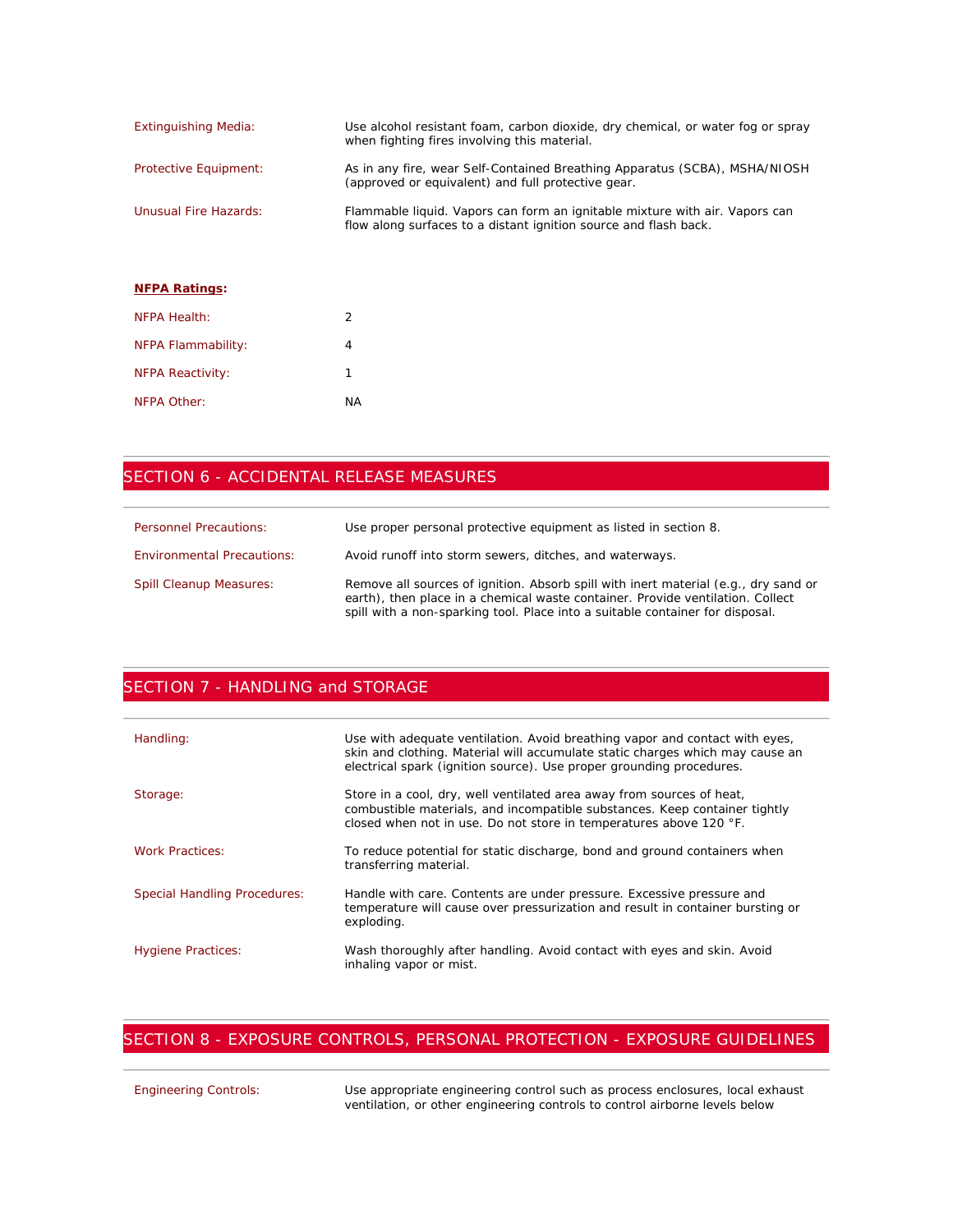|                                     | recommended exposure limits. Good general ventilation should be sufficient to<br>control airborne levels. Where such systems are not effective wear suitable<br>personal protective equipment, which performs satisfactorily and meets OSHA<br>or other recognized standards. Consult with local procedures for selection,<br>training, inspection and maintenance of the personal protective equipment.                                                                                                                        |
|-------------------------------------|---------------------------------------------------------------------------------------------------------------------------------------------------------------------------------------------------------------------------------------------------------------------------------------------------------------------------------------------------------------------------------------------------------------------------------------------------------------------------------------------------------------------------------|
| Eye/Face Protection:                | Wear appropriate protective glasses or splash goggles as described by 29 CFR<br>1910.133, OSHA eye and face protection regulation, or the European standard<br>EN 166.                                                                                                                                                                                                                                                                                                                                                          |
| <b>Skin Protection Description:</b> | Chemical-resistant gloves and chemical goggles, face-shield and synthetic<br>apron or coveralls should be used to prevent contact with eyes, skin or clothing.                                                                                                                                                                                                                                                                                                                                                                  |
| <b>Respiratory Protection:</b>      | A NIOSH approved air-purifying respirator with an organic vapor cartridge or<br>canister may be permissible under certain circumstances where airborne<br>concentrations are expected to exceed exposure limits. Protection provided by<br>air purifying respirators is limited. Use a positive pressure air supplied<br>respirator if there is any potential for an uncontrolled release, exposure levels<br>are not known, or any other circumstances where air purifying respirators may<br>not provide adequate protection. |
| <b>Other Protective:</b>            | Facilities storing or utilizing this material should be equipped with an eyewash<br>facility and a safety shower.                                                                                                                                                                                                                                                                                                                                                                                                               |

| Propane:              |                                       |
|-----------------------|---------------------------------------|
| Guideline ACGIH:      | TLV-TWA: 1000 ppm                     |
| Guideline OSHA:       | OSHA-TWA: 1000 ppm                    |
| N-Butane:             |                                       |
| Guideline ACGIH:      | TLV-TWA: 1000 ppm                     |
| Xylene:               |                                       |
| Guideline ACGIH:      | TLV-TWA: 100 ppm<br>TLV-STEL: 150 ppm |
| Guideline OSHA:       | OSHA-TWA: 100 ppm                     |
| <b>Ethyl benzene:</b> |                                       |
| Guideline ACGIH:      | TLV-TWA: 100 ppm<br>TLV-STEL: 125 ppm |
| Guideline OSHA:       | OSHA-TWA: 100 ppm                     |
| Titanium Dioxide:     |                                       |
| Guideline ACGIH:      | TLV-TWA: $10 \text{ mg/m}$ 3          |
| Guideline OSHA:       | OSHA-TWA: 15 mg/m3                    |
| <u>  Acetone</u>      |                                       |
| Guideline ACGIH:      | TLV-TWA: 500 ppm<br>TLV-STEL: 750 ppm |
| Guideline OSHA:       | OSHA-TWA: 1000 ppm                    |

# SECTION 9 - PHYSICAL and CHEMICAL PROPERTIES

| <b>Boiling Point:</b> | No Data           |
|-----------------------|-------------------|
| <b>Melting Point:</b> | No Data           |
| Density:              | $5 - 7$ Lbs./gal. |
| pH:                   | No Data           |
| Molecular Formula:    | Mixture           |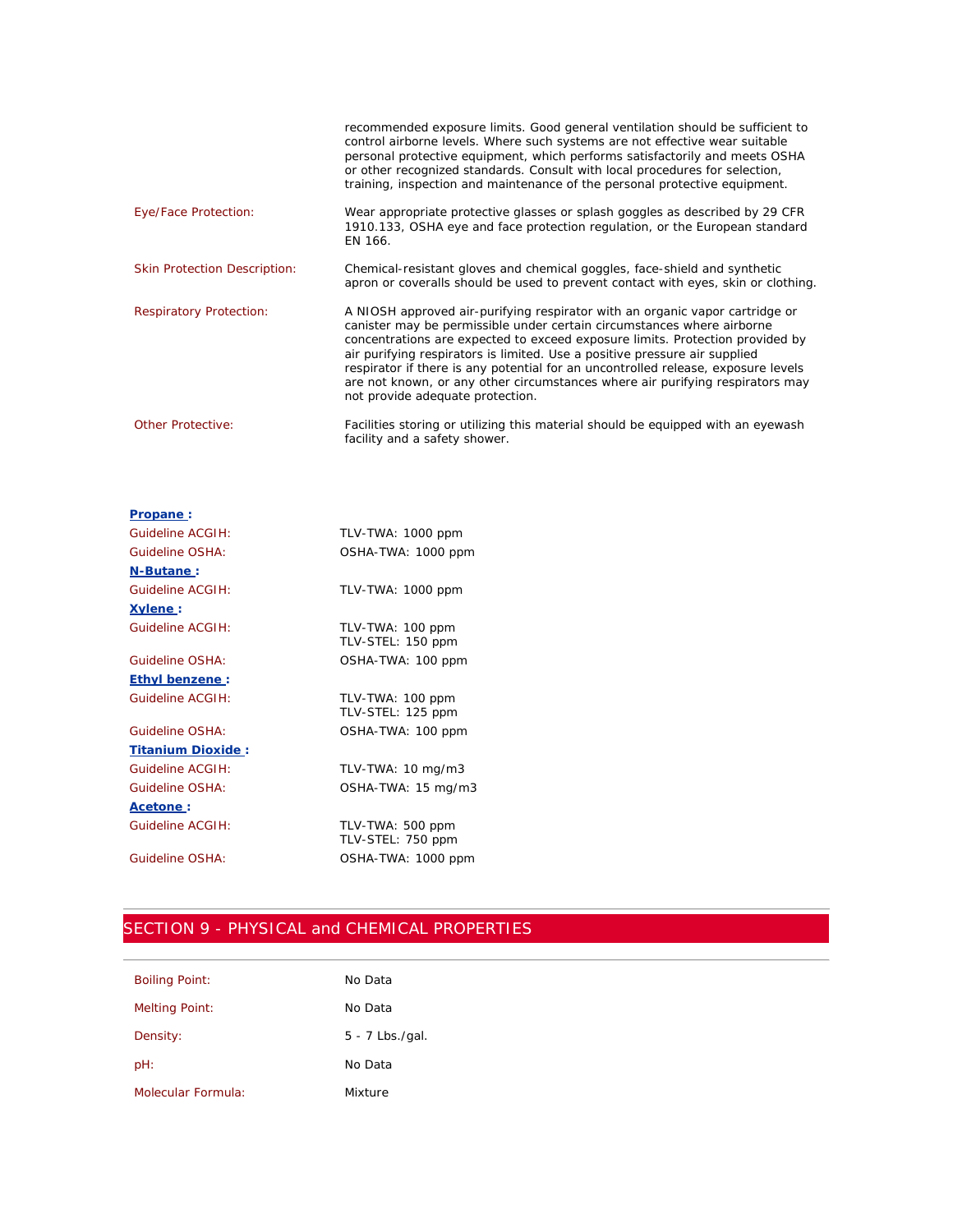| Molecular Weight:          | Mixture                                |
|----------------------------|----------------------------------------|
| <b>Flash Point:</b>        | $-156^{\circ}$ F (-104.4 $^{\circ}$ C) |
| <b>Flash Point Method:</b> | TOC.                                   |

# SECTION 10 - STABILITY and REACTIVITY

| <b>Chemical Stability:</b> | Stable under normal temperatures and pressures.                                                                                             |
|----------------------------|---------------------------------------------------------------------------------------------------------------------------------------------|
| Hazardous Polymerization:  | Not reported.                                                                                                                               |
| Conditions to Avoid:       | Heat, flames, ignition sources, and sparks. Incompatible materials. Freezing or<br>temperatures below 32 deg. F. Temperatures above 120 °F. |
| Incompatible Materials:    | Oxidizing agents. Strong acids and alkalis.                                                                                                 |

## SECTION 11 - TOXICOLOGICAL INFORMATION

#### **N-Butane :**

| <b>RTECS Number:</b>  | EJ4200000                                                                                                                                                                                                               |
|-----------------------|-------------------------------------------------------------------------------------------------------------------------------------------------------------------------------------------------------------------------|
| Inhalation:           | Ingestion - Rat LC50: 658000 mg/m3/4H - [Details of toxic effects not reported<br>other than lethal dose value] (RTECS)                                                                                                 |
| Xvlene:               |                                                                                                                                                                                                                         |
| Eye:                  | Eye - Rabbit; Standard Draize test.: 87 mg; mild.<br>Eye - Rabbit; Standard Draize test.: 5 mg/24H; severe. (RTECS)                                                                                                     |
| Skin:                 | Skin - Rabbit; Standard Draize test.: 100%; Moderate.<br>Skin - Rabbit; Standard Draize test. : 500 mg/24H; Moderate. (RTECS)                                                                                           |
| Inhalation:           | Inhalation - Rat LC50: 5000 ppm/4H; Details of toxic effects not reported other<br>than lethal dose value (RTECS)                                                                                                       |
| Ingestion:            | Ingestion - Rat LD50: 4300 mg/kg; Liver - Other changes Kidney, Ureter,<br>Bladder - Other changes<br>Ingestion - Mouse LD50: 2119 mg/kg; Details of toxic effects not reported<br>other than lethal dose value (RTECS) |
| Carcinogenicity:      | IARC: Group 3: Unclassifiable as to carcinogenicity to humans.                                                                                                                                                          |
| <b>Ethyl benzene:</b> |                                                                                                                                                                                                                         |
| Eye:                  | Eye - Rabbit; Standard Draize test.: 500 mg; severe. (RTECS)                                                                                                                                                            |
| Skin:                 | Skin - Rabbit; Open irritation test: 15 mg/24H; mild. (RTECS)                                                                                                                                                           |
| Inhalation:           | Inhalation - Rat LC50: 55000 mg/m3/2H; Details of toxic effects not reported<br>other than lethal dose value. (RTECS)                                                                                                   |
| Ingestion:            | Ingestion - Rat LD50: 3500 mg/kg; Liver - Other changes Kidney, Ureter,<br>Bladder - Other changes . (RTECS)                                                                                                            |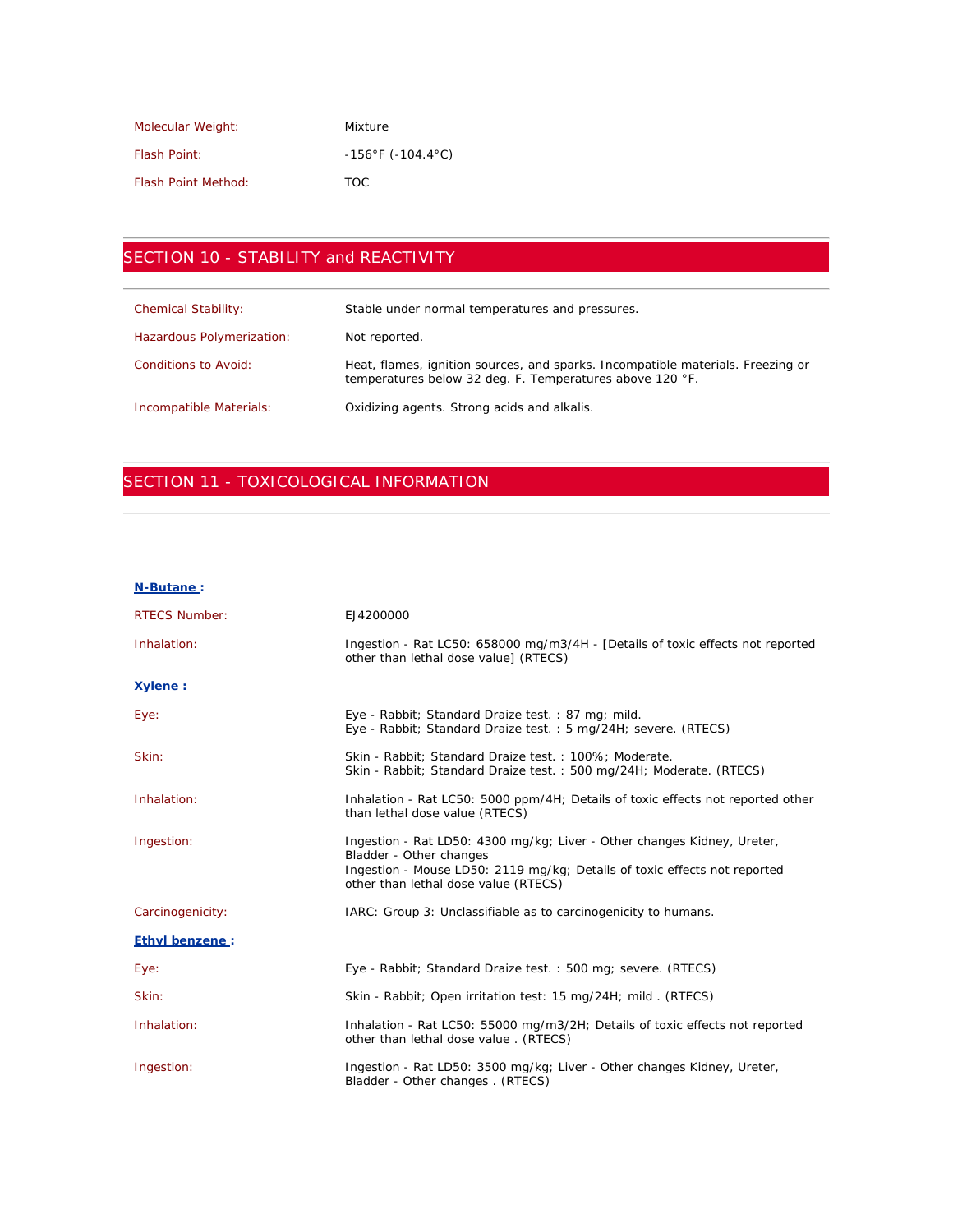| Carcinogenicity:         | IARC: Group 2B: Possibly carcinogenic to humans.                                                                                                                                                                                                     |
|--------------------------|------------------------------------------------------------------------------------------------------------------------------------------------------------------------------------------------------------------------------------------------------|
| <b>Titanium Dioxide:</b> |                                                                                                                                                                                                                                                      |
| Skin:                    | Skin - Rabbit; Standard Draize test. : 300 ug/3D; (Intermittent) mild. (RTECS)                                                                                                                                                                       |
| Ingestion:               | Ingestion - Rat TDLo: 60 gm/kg; Gastrointestinal - Hypermotility, diarrhea<br>Gastrointestinal - Other changes. (RTECS)                                                                                                                              |
| Carcinogenicity:         | IARC: Group 2B: Possibly carcinogenic to humans.                                                                                                                                                                                                     |
| Acetone:                 |                                                                                                                                                                                                                                                      |
| Eye:                     | Eye - Rabbit; Standard Draize test.: 10 uL - mild (RTECS)                                                                                                                                                                                            |
| Skin:                    | Skin - Guinea pig; LD50: >9400 uL/kg - Details of toxic effects not reported<br>other than lethal dose value. (RTECS)                                                                                                                                |
| Inhalation:              | Inhalation - Rat LC50: 50100 mg/m3/8H - [Details of toxic effects not reported<br>other than lethal dose value<br>Inhalation - Mouse LC50: 44 gm/m3/4H - Details of toxic effects not reported<br>other than lethal dose value. (RTECS)              |
| Ingestion:               | Ingestion - Rat LD50: 5800 mg/kg - Behavioral - Altered sleep time (including<br>change in righting reflex) Behavioral - Tremor<br>Ingestion - Mouse LD50: 3 gm/kg - [Details of toxic effects not reported other<br>than lethal dose value. (RTECS) |

## SECTION 12 - ECOLOGICAL INFORMATION

| Ecotoxicity:               | No ecotoxicity data was found for the product.       |
|----------------------------|------------------------------------------------------|
| <b>Environmental Fate:</b> | No environmental information found for this product. |

## SECTION 13 - DISPOSAL CONSIDERATIONS

| Waste Disposal:                 | Consult with the US EPA Guidelines listed in 40 CFR Part 261.3 for the<br>classifications of hazardous waste prior to disposal. Furthermore, consult with<br>your state and local waste requirements or quidelines, if applicable, to ensure<br>compliance. Arrange disposal in accordance to the EPA and/or state and local<br>quidelines.                                                                                                                                            |
|---------------------------------|----------------------------------------------------------------------------------------------------------------------------------------------------------------------------------------------------------------------------------------------------------------------------------------------------------------------------------------------------------------------------------------------------------------------------------------------------------------------------------------|
| Important Disposal Information: | DANGER! Rags, steel wool and waste soaked with this product may spontaneously<br>catch fire if improperly discarded or stored. To avoid a spontaneous combustion<br>fire, immediately after use, place rags, steel wool or waste in a sealed, water-<br>filled, metal container. Do not store unused product inside the home. For disposal<br>quidance, contact your household refuse collection service, fire department,<br>county or state government environmental control agency. |

## SECTION 14 - TRANSPORT INFORMATION

DOT Shipping Name: Consumer Commodity

DOT Hazard Class: ORM-D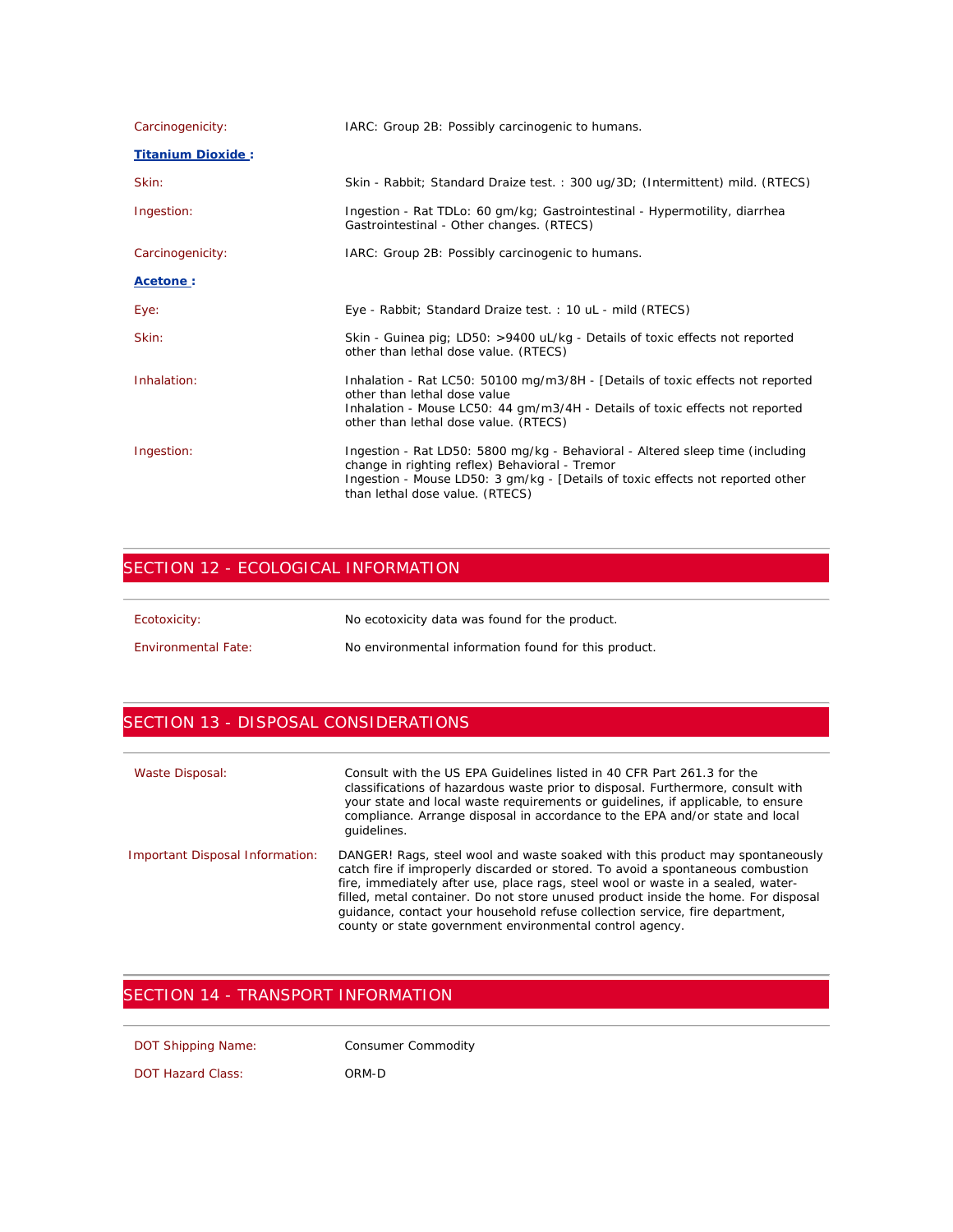## SECTION 15 - REGULATORY INFORMATION

| California PROP 65:              | WARNING: This product contains a chemical known to the state of California to<br>cause cancer and birth defects or other reproductive harm. |
|----------------------------------|---------------------------------------------------------------------------------------------------------------------------------------------|
| <u>Propane</u> :                 |                                                                                                                                             |
| <b>TSCA Inventory Status:</b>    | Listed                                                                                                                                      |
| <b>State Regulations:</b>        | Listed in the Pennsylvania State Hazardous Substances List.<br>Listed in the New Jersey State Right to Know List.                           |
| Canada DSL:                      | Listed                                                                                                                                      |
| N-Butane:                        |                                                                                                                                             |
| <b>TSCA Inventory Status:</b>    | Listed                                                                                                                                      |
| <b>State Regulations:</b>        | Listed in the Pennsylvania State Hazardous Substances List.<br>Listed in the New Jersey State Right to Know List.                           |
| Canada DSL:                      | Listed                                                                                                                                      |
| <u>Xylene</u> :                  |                                                                                                                                             |
| <b>TSCA Inventory Status:</b>    | Listed                                                                                                                                      |
| <b>State Regulations:</b>        | Listed in the New Jersey State Right to Know List.<br>Listed in the Pennsylvania State Hazardous Substances List.                           |
| Canada DSL:                      | Listed                                                                                                                                      |
| <b>Ultramarine Blue Pigment:</b> |                                                                                                                                             |
| Canada DSL:                      | Listed                                                                                                                                      |
| <b>Ethyl benzene:</b>            |                                                                                                                                             |
| <b>TSCA Inventory Status:</b>    | Listed                                                                                                                                      |
| <b>State Regulations:</b>        | Listed in the New Jersey State Right to Know List.<br>Listed in the Pennsylvania State Hazardous Substances List.                           |
| Canada DSL:                      | Listed                                                                                                                                      |
| <b>Titanium Dioxide:</b>         |                                                                                                                                             |
| <b>TSCA Inventory Status:</b>    | Listed                                                                                                                                      |
| <b>State Regulations:</b>        | Listed in the New Jersey State Right to Know List.<br>Listed in the Pennsylvania State Hazardous Substances List.                           |
| Canada DSL:                      | Listed                                                                                                                                      |
| Acetone:                         |                                                                                                                                             |
| <b>TSCA Inventory Status:</b>    | Listed                                                                                                                                      |
| <b>State Regulations:</b>        | Listed in the Pennsylvania State Hazardous Substances List.                                                                                 |
| Canada DSL:                      | Listed                                                                                                                                      |